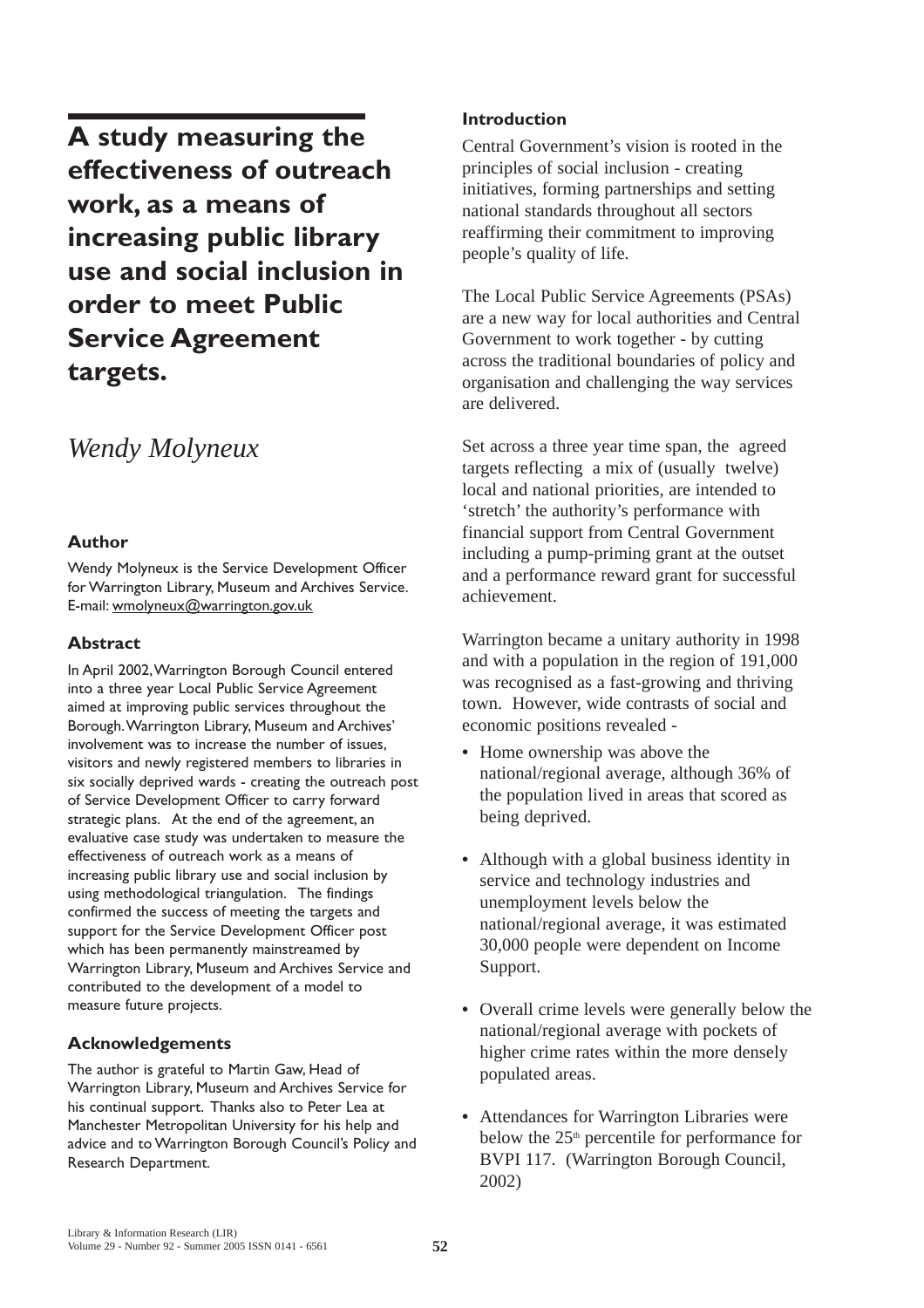Against this backdrop, targets were set within the Council's Best Value and improvement plans framework aimed at improving services and tackling social exclusion. The purpose of PSA Target 12 (Warrington Borough Council, 2002) was to enhance and develop lifelong learning by addressing poor library usage and membership in the six major deprived wards of the Borough - in effect, involving three static libraries – Warrington Central, Orford, Padgate and some of the areas covered by the mobile routes.

Warrington Library, Museum and Archives Service employed an outreach worker to support attainment of the PSA by raising awareness of the service, making contact in non-library venues, organising events, contributing to ward newsletters and overall pro-active service development.

It is felt that the findings from this study and the subsequent development of a model are beneficial not only to Warrington Library, Museum and Archives Service but to the wider public library profession.

#### **Literature review**

A comprehensive review of literature surrounding outreach work, public libraries and social exclusion, in the UK, helped explain social disadvantage and investigated ways public libraries can increase inclusion. This helped to identify significant issues and focus on the objectives of the research.

Although there was a range of descriptive narrative regarding specific projects and good practice from library authorities to be found, there appeared to be little that was thoroughly assessed and documented which, it was felt, makes this a timely study.

One major facet that was confirmed by investigating relevant literature is that whilst public libraries contribute to key strategic Inclusion, Learning and Regeneration initiatives, historically, they have always found difficulty in attracting users from the very lowest social groups. (Black, 2000) This suggests the need for them to adopt a proactive role by finding new and different ways of working - combining national policy and local action leading to fundamental changes in the manner in which they interact with the communities they are meant to serve. An argument brought to the fore was that the most successful ways to achieve this is to work inside and outside of library premises, building partnerships and redirecting resources to tackle, specific, targeted social exclusion issues.

Recognising the benefits of this, by employing an outreach worker it was felt there would be an opportunity to go beyond passive consultation with existing users and actively engage with the targeted excluded communities.

#### **Rationale of targets and action plan**

PSAs allow authorities to have the freedom to utilise the pump-priming in the way they feel it would be most useful providing targets reflecting specific and measurable improvements in outcomes compared with performance that could have been expected without a PSA.

The three static libraries in the deprived wards had been showing an average falling trend in visits of 24.35% as shown in table 1.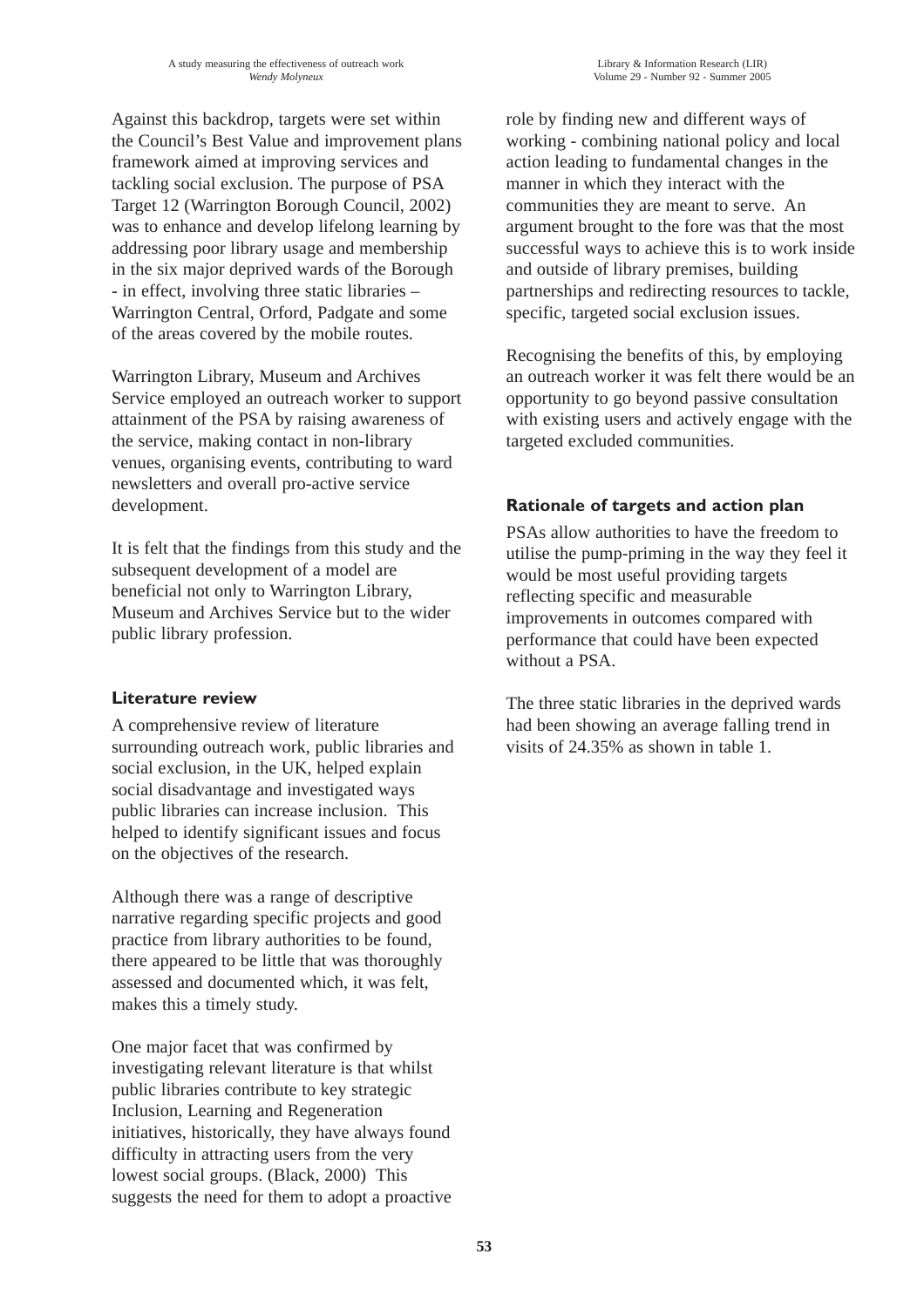|                   | actual<br><b>visits</b><br>1999/2000 | actual visits<br>2000/2001 | actual<br><b>visits</b><br>2001/2002 | % decline on<br>1999/2000<br><b>figures</b> | <b>LPSA</b><br>target<br>2004/2005 |
|-------------------|--------------------------------------|----------------------------|--------------------------------------|---------------------------------------------|------------------------------------|
| <b>Orford</b>     | 45,448                               | 39,000<br>$(-15%)$         | 38,948<br>$(-0.14\%)$                | 14%                                         | 42,842                             |
| Padgate           | 110,656                              | 72,644<br>$(-35%)$         | 52,884<br>$(-28%)$                   | 52%                                         | 58,172                             |
| <b>Warrington</b> | 278,876                              | 231,868<br>$(-17%)$        | 237,224<br>$(+2%)$                   | 15%                                         | 260,946                            |
| <b>Totals</b>     |                                      | 343,512<br>$(-21.03\%)$    | 329,056<br>$(-4.25\%)$               |                                             | 361,961                            |

#### **Table 1 Actual visitor figures and percentages for 1999-2002**

It was anticipated without the PSA, visits to libraries would continue to decline. The object of the PSA was to increase the number of visits by 10% over the three year period thus seeing an upturn in the decline to 16.78%.

There had been an average falling trend in issues at the static libraries of 19.16% since 1997/8.

| <b>Table 2</b> |  | Actual issues figures for 1997-2001/estimated figures for 2001/2002 |  |
|----------------|--|---------------------------------------------------------------------|--|
|                |  |                                                                     |  |

| actual        | actual    | actual        | actual        | estimated | <b>LPSA</b> |
|---------------|-----------|---------------|---------------|-----------|-------------|
| <i>issues</i> | issues    | <i>issues</i> | <i>issues</i> | issues    | target      |
| 1997/1998     | 1998/1999 | 1999/2000     | 2000/2001     | 2001/2002 | 2004/2005   |
| 596,224       | 548,171   | 481,346       | 481,958       | 450,539   | 482,077     |

The proposal was to reverse this by an increase of 7% on figures estimated for 2001/2002.

At the time the PSA was agreed, the population of Warrington was 190,830; the average library membership throughout the Borough (including the deprived wards) was 35.3%. The average percentage of residents in the non-deprived wards who were library members was 39.65%. However as this was considerably lower in the six most deprived wards, it was proposed to increase the number of registered library members in these areas by 13%.

A Pump Priming Grant of £93,500 was allocated to Warrington Library, Museum and Archives Service with the aim that the funding would not only halt the decline in these three

areas but turn it round and start bringing performance back to previous levels. (Warrington Borough Council, 2002)

#### **Purpose of the study**

In order to determine choice of strategy, it was necessary to clarify the overarching purpose of the study. The SDO's role was to promote learning, encourage reading and literacy, help build community identity and add to the cultural life of the Borough. This was achieved by arranging events and activities both inside and outside of library buildings, making contact with the community in non-library venues, eg. attending residents' meetings and community fun days, planning new mobile routes and contributing to community and Borough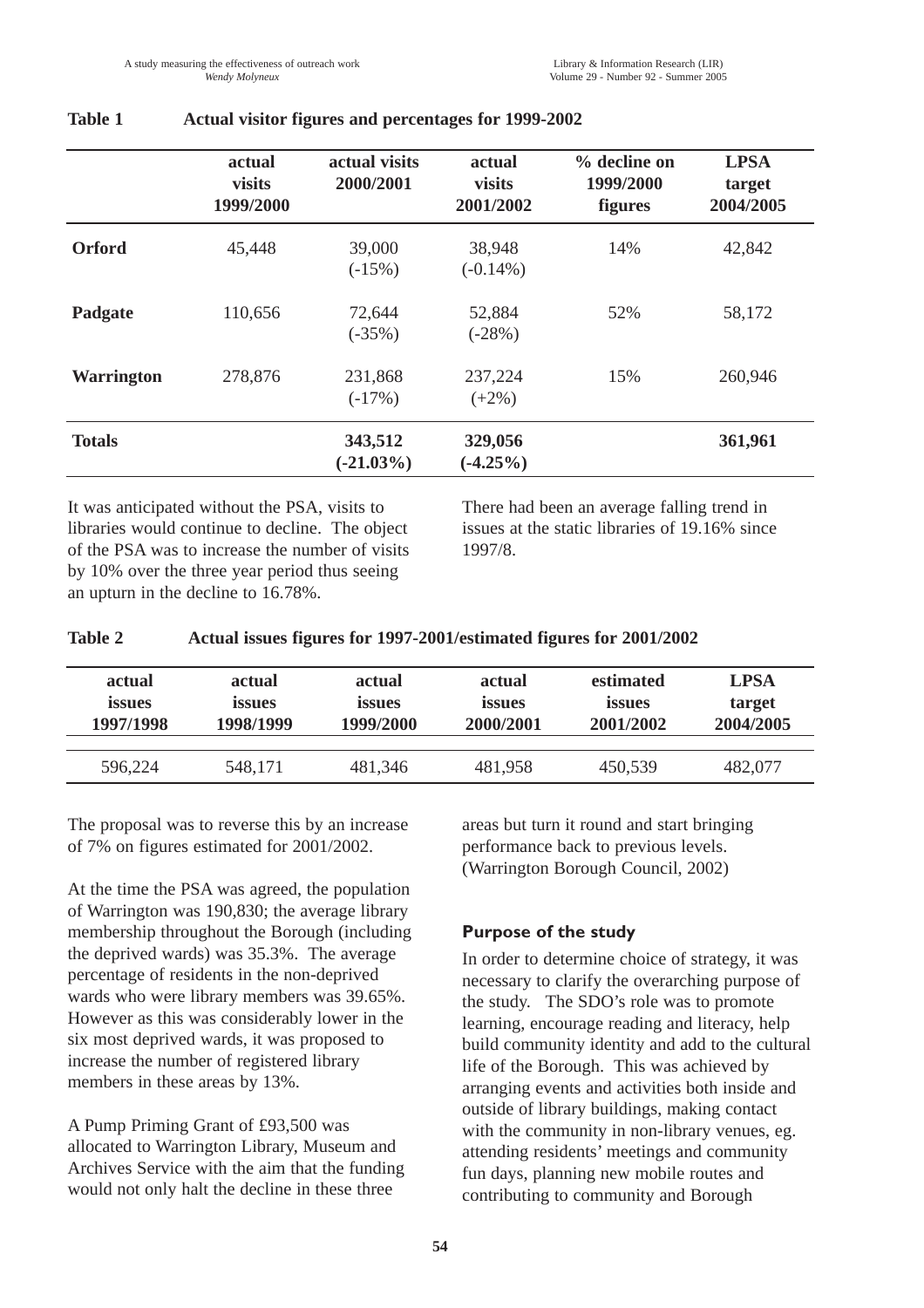newsletters. It was also necessary to build and develop partnerships with other organisations. The aim was "concerned not only with assessing worth or value but also with seeking to assist in the improvement" (Robson, 2002, p.205) of public library outreach work ultimately developing a model for future use. Consequently, the main purpose was that of an *evaluation*.

However, this is not to suggest the intention was simply a matter of conducting a summative evaluation to determine how far the objectives of the study were met but systematically collecting information …. "for use by specific people …. to reduce uncertainties, improve effectiveness and make decisions"; (Patton, 1982)thus combining formative evaluation to help in the development of future programmes.

#### **Data collection and analysis**

It can be argued that traditional performance indicators, which rely on statistical evidence, cannot solely be used to measure the success of outreach projects. Therefore, methodological triangulation combining quantitative and qualitative approaches was adopted.

Documentary sources, including local and national plans and reports, provided the necessary information to establish the background, overall rationale and agreed targets for the PSA.

Quantitative data, determining issues and newly registered members target achievement, was obtained by analysing statistical evidence generated by the library management system, Dynix whilst visitor statistics were collected by means of electronic eyes. Numeric data was accumulated over the three year target period, collated onto Excel spreadsheets and analysed allowing comparison of target and actual figures to be obtained.

Qualitative data was obtained by collecting opinions from a study population including staff from thirteen static libraries, the mobile library and a range of community workers. To determine the effectiveness of the outreach

worker post, face-face interviews were conducted. The major advantage of this method is in its adaptability which, in one form or another, is important in case study research.

To determine key people to consult and obtain guidance on questions to ask it was necessary to develop a 'consultative' relationship with others in a privileged position by conducting an *elite interview*. (Gilham, 2000) Primary accountability was to that of the Head of Warrington Library, Museum and Archives Service who held a different perspective and was able to direct the research. However, as he joined the Service after the PSA had been agreed, fuller breadth and depth of background information was obtained by interviewing the Principal Libraries Manager.

Whilst structured interviews ask standardised questions with fixed wording in a pre-set order, the intention was to explore in-depth what respondents felt about the outreach worker post. Suggestion therefore was that conducting unstructured interviews would be a suitable method to use. However, heeding warning that this is "a skilled task …. not to be undertaken by untrained researchers" (Moore, 2000) , it was decided to combine elements of both and conduct face-to-face, semi-structured interviews.

A framework of predetermined, mainly openended questions with the flexibility to modify them necessary by using non-directive probes (thus allowing additional information to be gained) was used. Reflective listening, by repeating back what had been stated by the interviewee, addressed any ambiguities.

The interview schedule was trailled by discussing key questions with Warrington Borough Council's Research Officer to ensure they were productive, clear and concise – each distinctly dealing with a separate facet of the study and piloted prior to purposively sampling a range of stakeholders.

To address the potential threat of bias which may occur when using a non-random method, a stratified sampling frame was used which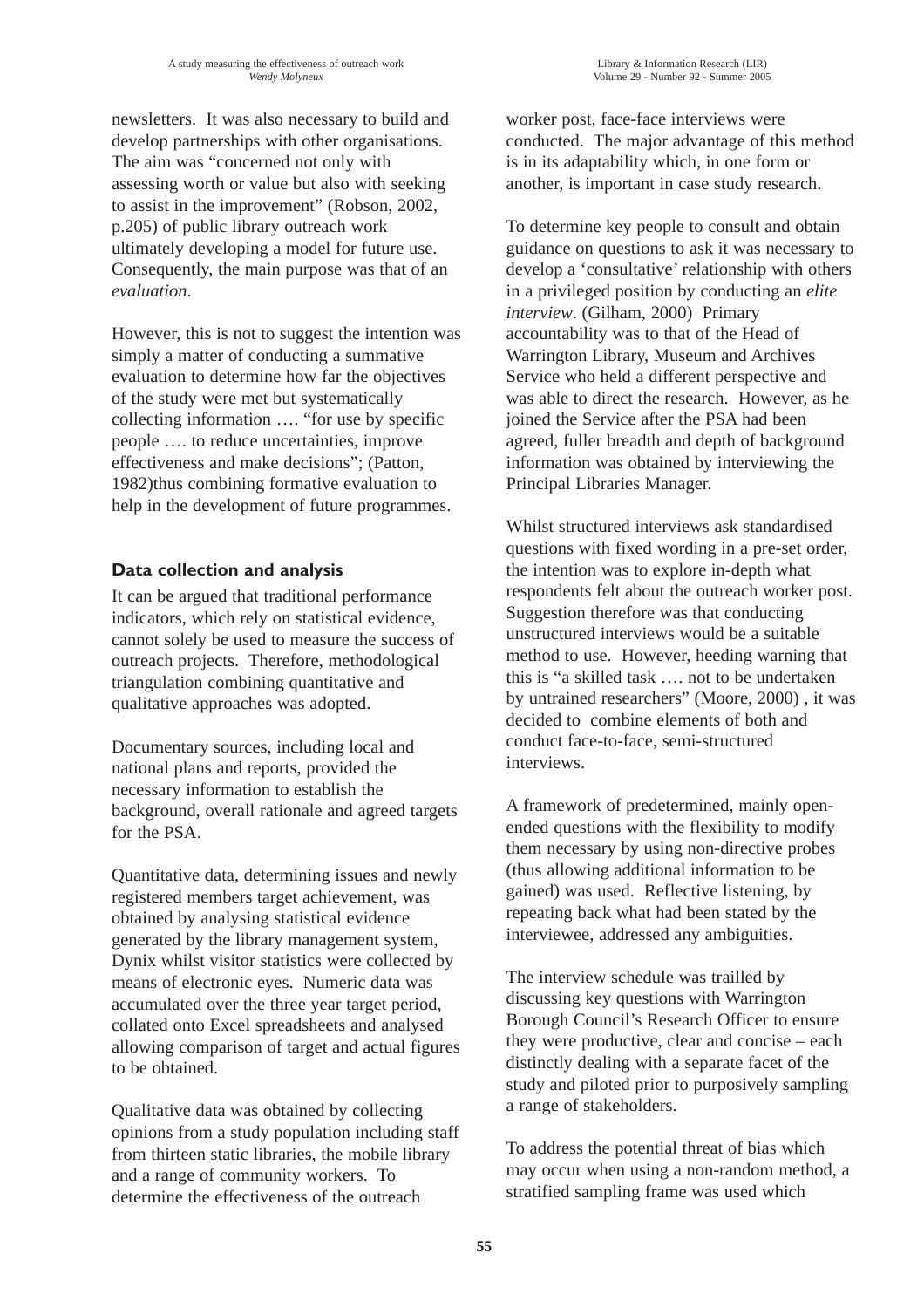included the Head of Service, the Principal Libraries Manager, eight professional staff (including three who were part of an original steering committee for the PSA, two stock specialists and two librarians in charge of the PSA libraries), eight non-professional library staff involved in the PSA and three library staff from other satellite libraries.

It was recognised that outreach work should be conducted through partnership and collaboration between libraries and other organisations Reliability of findings was ensured by interviewing representatives from community groups. To this end a member from *Surestart* was able to voice opinion on behalf of families with young children; and a member of *Positive Futures* (with the remit of working with young disadvantaged people between the ages of twelve and sixteen) and a Community Development Officer (CDO) working across the board although primarily with adults were both interviewed.

All considerations were addressed before undertaking the research and interview sessions to justify the proposal and obtain respondents' consent (confirming the voluntary basis of their participation and guaranteeing confidentiality) thus ensuring the study was undertaken within an ethical framework. The interviews were audio taped, subsequently transcribed and entered onto a conceptual matrix for analysis. It was felt, although face-to-face interviewing proved to be extremely time-consuming, this was outweighed by the opportunity to clarify issues and reveal findings which may have remain hidden if a large scale survey had been conducted.

### **Quantitative findings**

At the end of the PSA period, Warrington Library, Museum and Archives Service was pleased to report that statistical evidence confirmed all targets had not only been met but exceeded.

It was recognised that the People's Network contributed to an increase in visits, especially at Warrington Central Library and although

registration is not required to use the computers, members of the public are encouraged to join on request to use the IT facilities. However, allowing library premises to be used out-ofhours by youth and community groups, organising events inside libraries, seeking ways to work cross-domain with the Museum and building up contacts with schools encouraging class visits and taking part in school events also had significant impact on the overall total.

The delivery of a new, large mobile van at the beginning of 2004 saw it being widely used to promote the service at community events and in the town centre. In addition, during this time, the provision of a fortnightly service to the borough of Halton ceased allowing more routes to be added to the existing itinerary, the majority of which were sited in the deprived wards.

The PSA funding afforded the opportunity for an innovative project, *Books 4 U*. This pilot scheme of deposit book collections relocated to non-library venues was a major contributing factor in the upturn of issue figures.

Incentives allowing a free audio visual loan when registering and special offers throughout the year were also instrumental in the rise in numbers of issues along with a new policy allowing the return of items anywhere across the Borough.

### **Qualitative findings**

Interview questions were designed to determine respondents' awareness of the PSA, their definition of social exclusion, ways they felt libraries could increase use by those who are socially excluded and their perceptions of the role of an outreach worker.

Staff were asked to explain the purpose of the PSA and identify the targets and libraries involved in the agreement.

Although 95% of respondents were able to identify the libraries involved in the PSA, only 32% were aware of all of the concepts involved. *"It's three years since we started – I can't*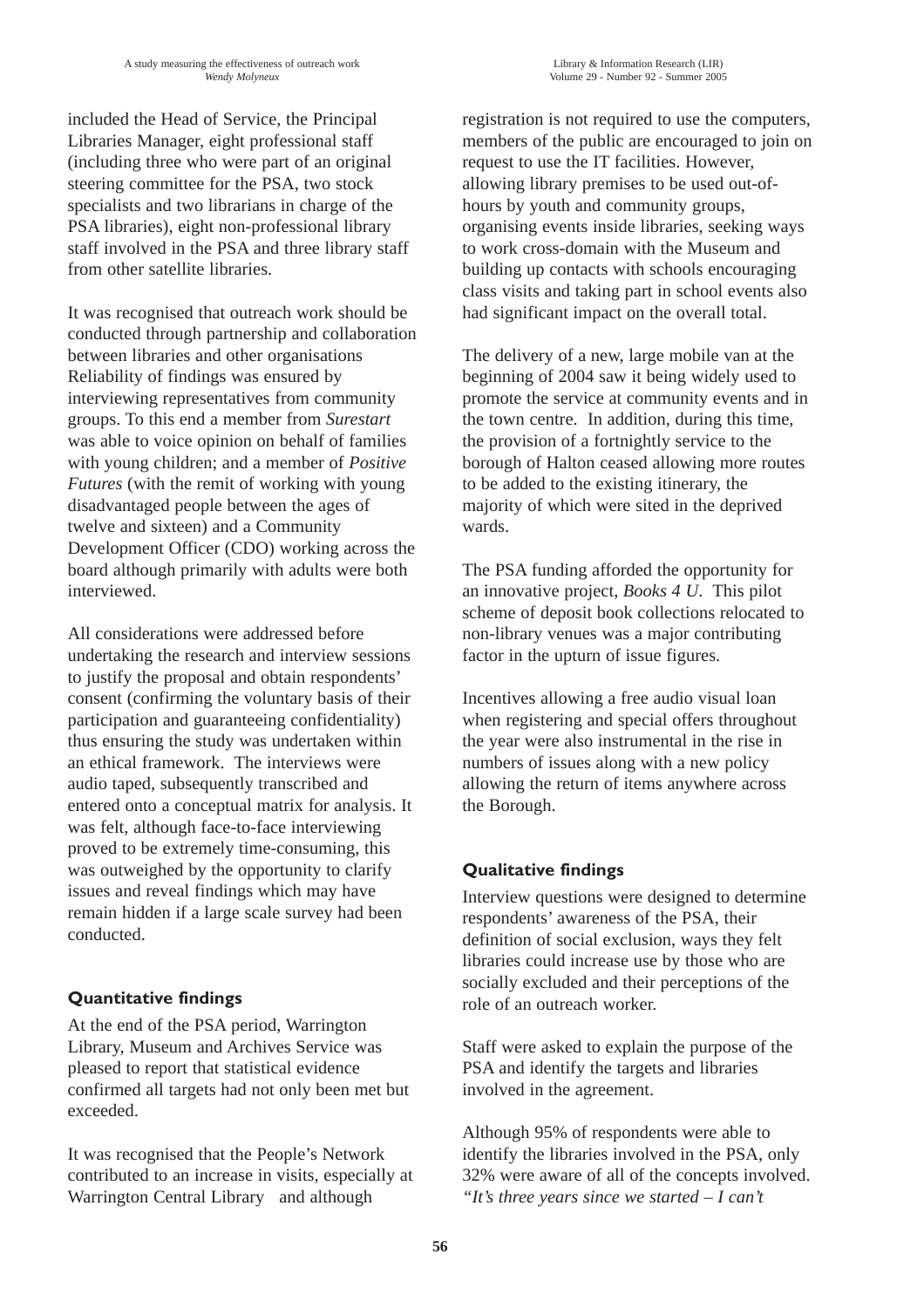*remember"* poses the question as to whether staff were briefed thoroughly in the beginning or at regular intervals or if they lacked a feeling of participation in the project.

When asked - What is meant by social exclusion? and How do you feel libraries can increase use by those who are socially excluded? - it was widely acknowledged there are multi-dimensional causes and consequences of social exclusion which may prevent people from accessing services that others take for granted. Half of the respondents interviewed felt that social exclusion isn't about groups of people but about an individual's self perception.

This led to asking respondents to identify what is meant by outreach work and how they felt about the role of an outreach worker. Comments such as ….

*"we can do all the good things we want inside the library but unless you are going out and telling people they won't know what's on offer"* and *"it's a big institution so the more of a human face we can put on it makes people welcome"* offered support for the role. However, it was felt that the success of the post *"depends of the quality of the worker"*.

It was also documented that work conducted outside of library premises by the outreach worker must be backed up by work in the library – *"you need it inside as well as outside"*. This gives weight to the observation that getting the human resource foundations right are of utmost importance. This includes targeted staff training to meet the needs of those who may be marginalised and a positive attitude building on the fundamentals that *"people need to feel welcome, important, comfortable and understood"*.

In addition, concern was raised by 26% of respondents who felt there is the danger other staff may perceive responsibility rests solely with one person so that, in effect, the role of an outreach worker should be that of a co-ordinator - seeking new audiences, building up connections and involving other staff to carry those contacts on.

When asked - Do you feel you were kept adequately informed of outreach approaches? 42% of respondents were unaware of any outreach work taking place until the latter half of the agreement. This may be due to an observation raised by 38% of professional staff who felt that *"a lot of time was wasted at first trying out very small things rather than big and bold things"*. Although 58% felt they had been informed *as much as they needed to be*, this is an ambiguous statement which could imply that staff felt outreach work was something that didn't involve them.

Finally, respondents were asked - What, if any, impact has outreach work had on achieving targets? It was recorded that measuring methods could have been used to precisely quantify the direct effects of outreach work by more initial strategic planning, eg. borrower codes could have been created to track usage by people who joined the Service at outreach events. However, the overwhelming feeling was *"you don't have to have fantastic results on paper to justify the need …. it's about enriching people's lives"*.

### **Outcome of the evaluation**

Taking into account the statistical evidence which relied on meeting very stringent targets coupled with positive support from other library staff not involved in the study through consultation and anecdotal feedback, it was decided to permanently mainstream the position of Service Development Officer as from April 2005.

### **Limitations to the study**

By using triangulation, the researcher is satisfied the strategy and methods implemented produced reliable findings. Every attempt was made to avoid bias and eliminate error during data collection and by sampling varied stakeholders, it is felt, it would be fair to judge the reliability of results as being representative of the wider study population.

Semi-structured interviews were satisfactorily conducted. However, it is felt that data would have been more difficult to collect and analyse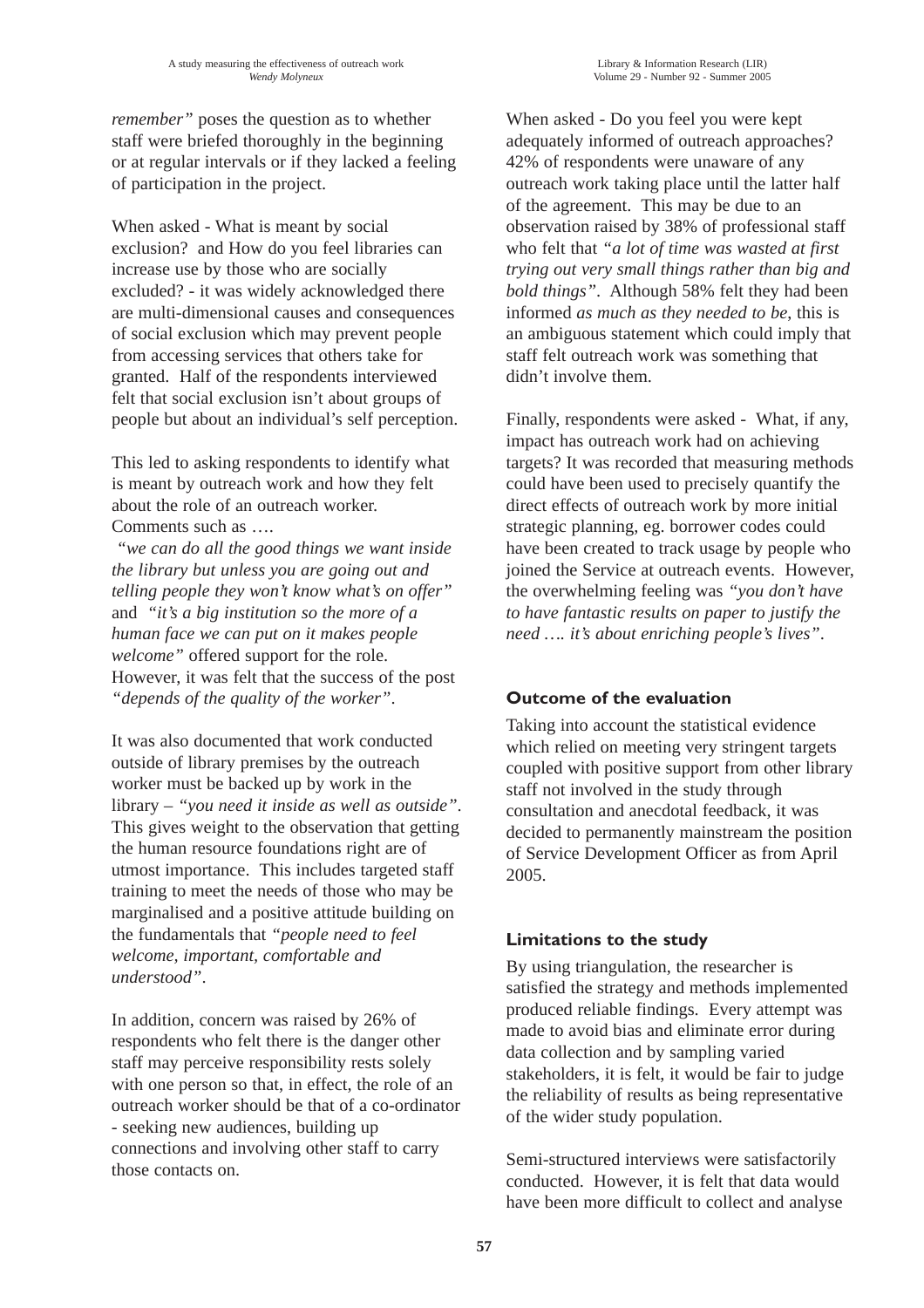if the sample population had been greater. If this had been the case, the suggestion would have been to adopt a more structured interview schedule reducing the need to transcribe interviews which was extremely timeconsuming.

Although it has been argued that "case study results are specific to the particular context in which the study took place", (Lecompte, M.D. and Goetz, J.P., 1982) it is felt sufficient generalisability has resulted allowing for the development of the following generic model (figure 3) which can be used to ensure successful project achievement.

The commitment of senior management is the major priority to ensure adequate resources and budgets are allocated.

It is necessary to strategically plan and organise at the outset taking into account, as far as practicable, all possible eventualities. This should include a clear rationale, vision of the outcome, how the project will be delivered and the ways in which evidence will be collected. Although it is time-consuming, and there can be a strong temptation to forge ahead, initial planning is crucial for success and it is necessary to consider each of the stages carefully as without a clear vision of where we want to go – how will we know if we've arrived?

The flow arrows demonstrate the importance of how lines of communication should be used, i.e. at all levels, cross domain, with partners and communities, not only talking but actively listening to the opinions, concerns and needs of other stakeholders. This is vital throughout all stages of planning, implementing and the final crucial step. – evaluating; for it is monitoring and receiving feed-back that allows for reflection and subsequent improvements to be made.

### **Conclusion**

Central Government have placed social exclusion issues high on their list of priorities. Local Public Service Agreements (PSA) have

been developed to ensure that local and Central Government work together to deliver services which take into account measures to make improvements to peoples' quality of life based on, usually, twelve key outcomes.

Central Government provides initial Pump Priming funding with the possibility of receiving a Performance Reward Grant for achievement giving authorities focus and incentive to meet stringent targets centred around local and national priorities.

Warrington Borough Council entered into a three year PSA in April 2002 with targets aimed at making significant contributions to improve social inclusion in the deprived wards of the Borough.

Warrington Library, Museum and Archives Service's stake in the PSA was to increase the number of visits, issues and registered members in three static libraries, Warrington Central, Orford and Padgate, and some of the areas serviced by the mobile library; hence enhancing and developing lifelong learning.

An outreach worker post was created to implement the strategic objectives that had been set to challenge barriers to use and raise the profile of the service; thus the Service Development Officer acted as a link from the socially disadvantaged communities into the library providing the opportunity to challenge the way services were delivered - taking the experience of what libraries have to offer outside of the building by active involvement in community activities, forming partnerships and seeking ways to encourage library use.

This provided the opportunity to challenge the way services were delivered - taking the experience of what libraries have to offer outside of the building by active involvement in community activities, forming partnerships and seeking ways to encourage library use.

A review of literature highlighted the issue of social exclusion in contemporary Britain, particularly in relation to public libraries.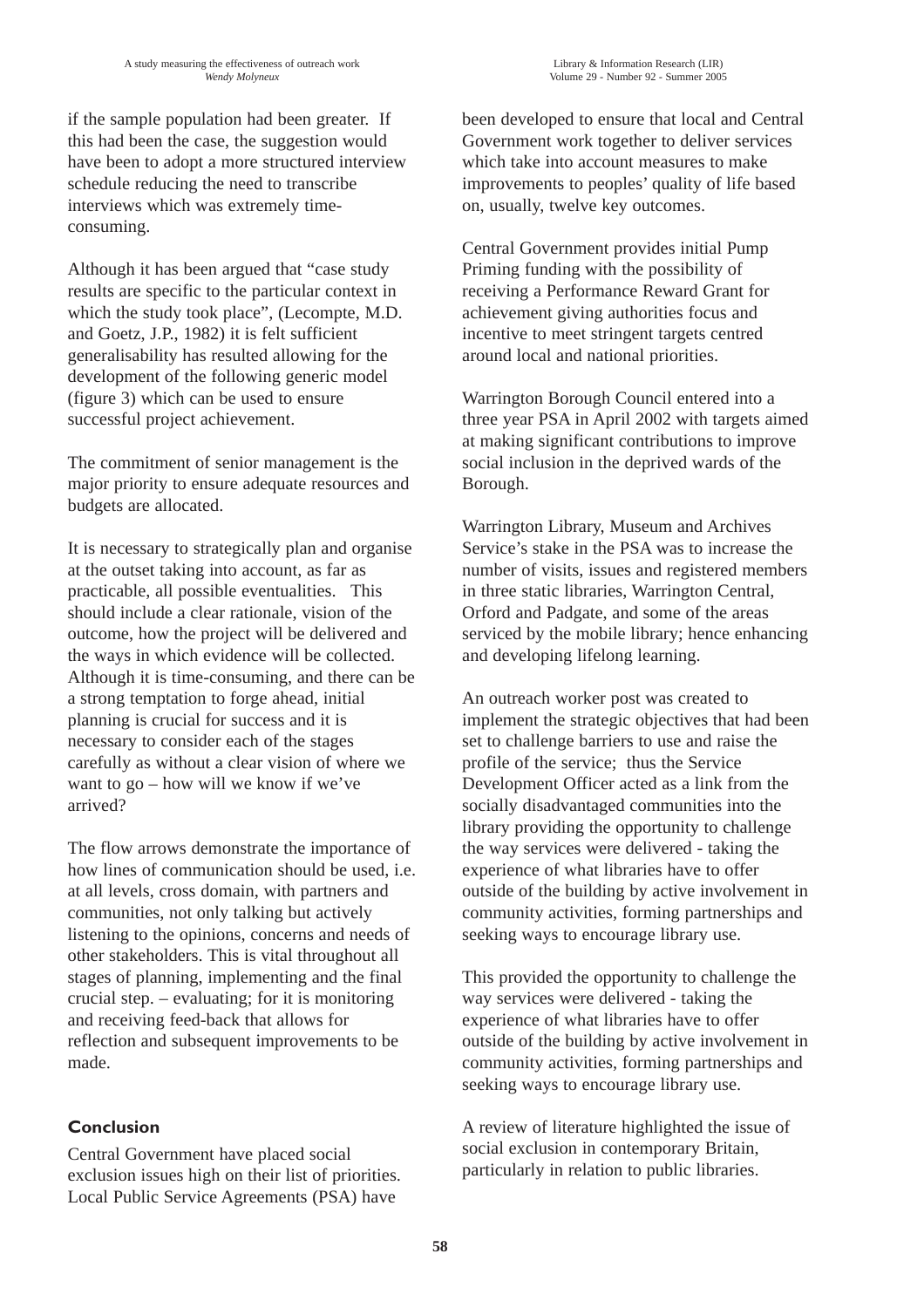The background and overall rationale for the study was provided by documentary analysis and consultation with the Head of Warrington Library, Museum and Archives Service and the Principal Libraries Manager. Documentary analysis also confirmed the targets figures which had been set for the library service.

Quantitative data generated by the Library Management System, Dynix, and supplied by the Systems Administrator confirmed

- **•** a marked improvement in the number of visits to the static libraries and the mobile
- **•** a deposit collection scheme, *Books 4 U* was a major contributor to the increase in the overall issues along with incentive schemes and a change in policies
- **•** encouraging membership on request to use the IT facilities and a change in procedures which allowed members of the public to register to join at community events impacted on increasing the target membership

Qualitative data was collected by conducting face-to-face, semi-structured interviews by purposively sampling a cross section of library staff and community workers. These were audio taped and subsequently transcribed before entering results onto a conceptual matrix for analysing.

The major findings concluded

- **•** An incomplete awareness of the rationale of PSAs and a surprisingly low number of respondents who were able to identify the three targets needed to be met. This could indicate the importance of communication not only in the initial stage but continually throughout the project.
- **•** The need to have strategies, structures and cultures that not only recognise but address barriers to access for users and non-users alike. It appeared that consideration should be given for training staff in an awareness of issues connected with those who are socially excluded.
- **•** Support for the importance of outreach work which, it was felt, should be the responsibility of a number of staff although under the wide co-ordination of the SDO. It was also felt that the work that had been taking place in the deprived wards should extend to the whole service.
- **•** Community workers' responses mirrored those made by library respondents advocating the need to be proactive as opposed to reactive, in order to challenge the way libraries are perceived.

With a 100% response rate and by sampling varied stakeholders, it would be fair to judge the reliability of results for this study as being unbiased and representative of the wider study population.

The collection of data by using triangulation supports the overall validity of the methods used.

Consequently, it is felt, this study was a useful piece of research resulting in sufficient 'generalisabilty' to enable a generic model to be developed which can be used to provide the framework for future successful outreach work.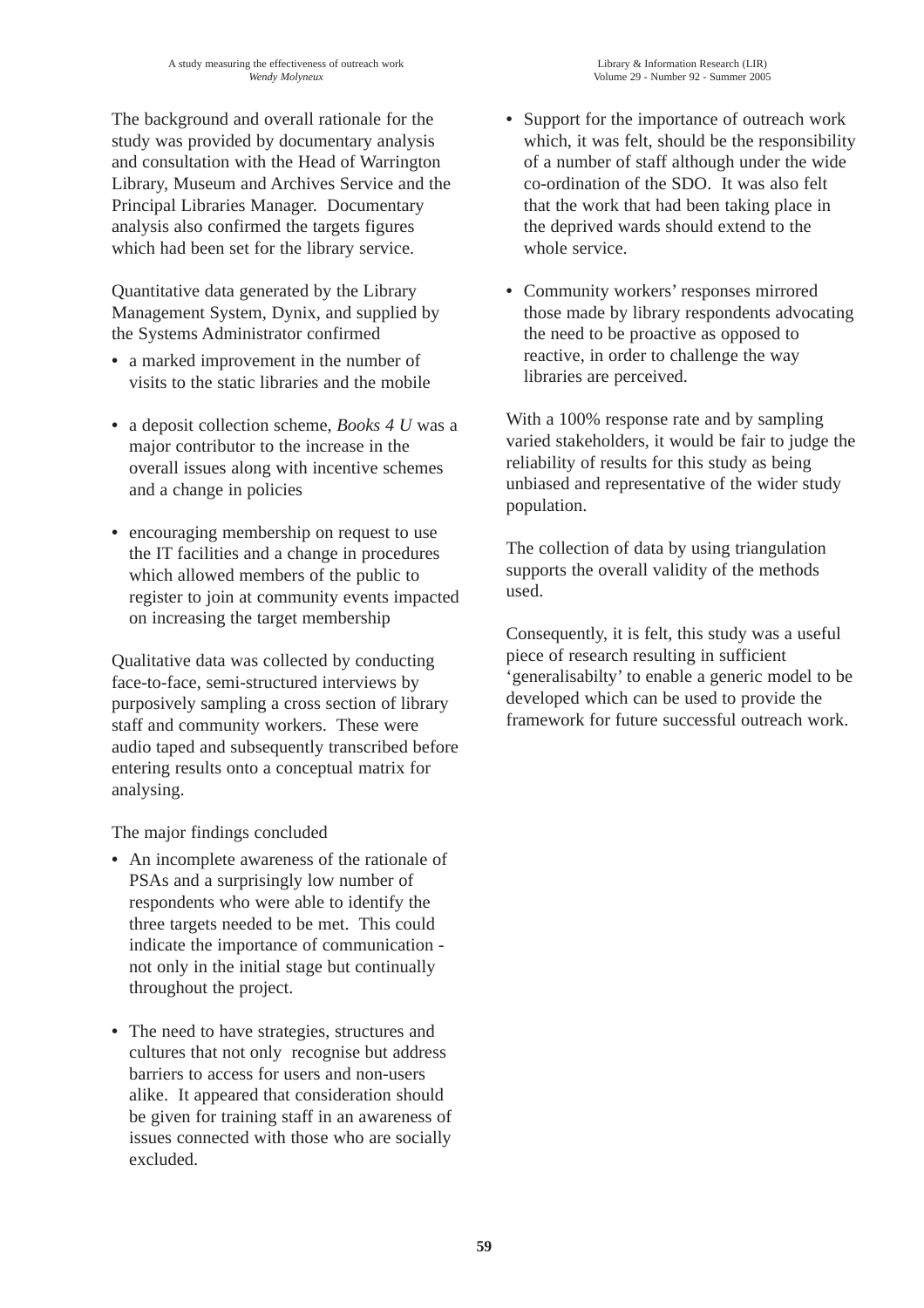## **Model to ensure successful project achivement**



**Figure 3**